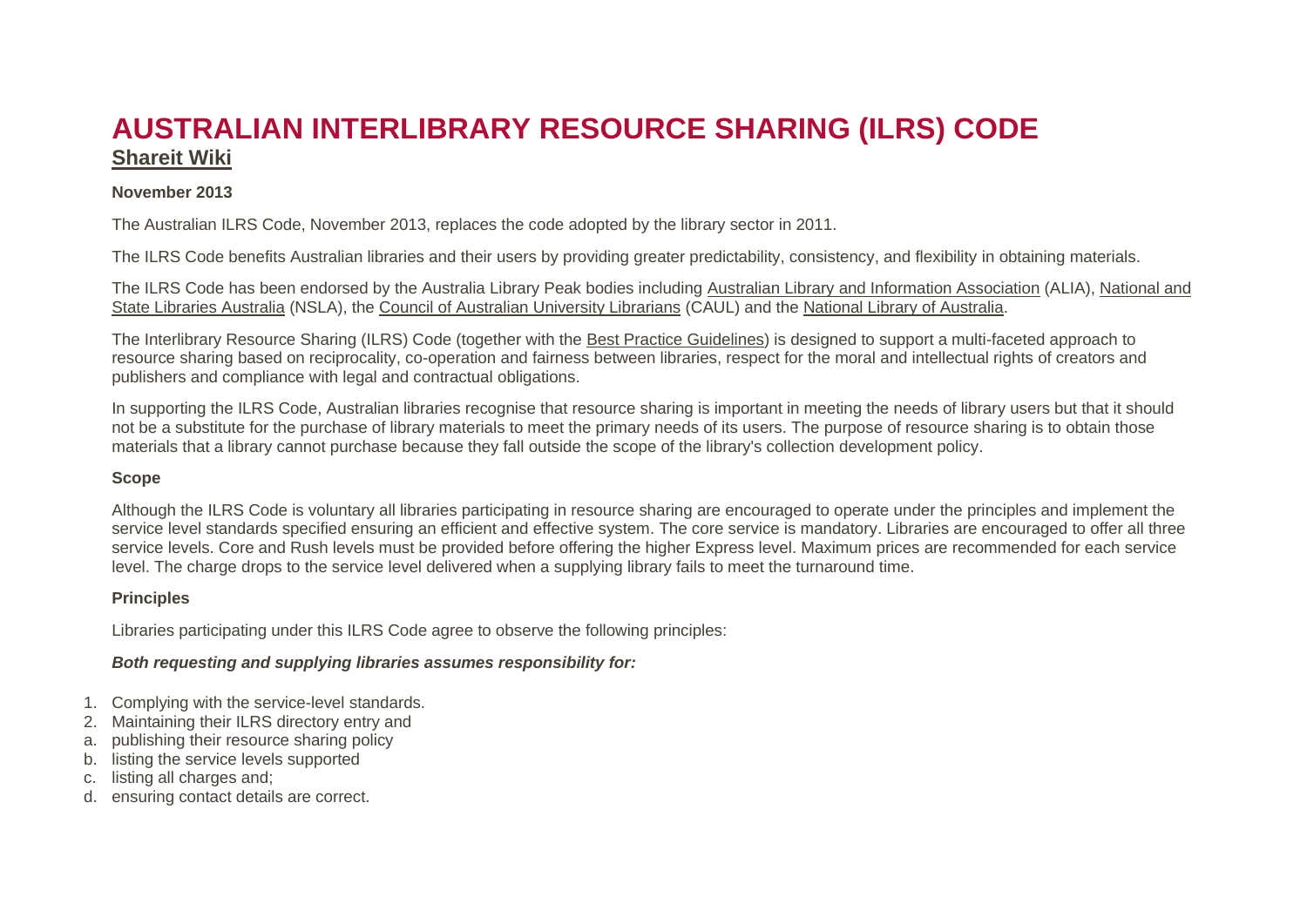- 3. Improving services and review processes following best practice under each service level standard.
- 4. Maintaining their holdings by
- a. recording up-to-date holdings including holdings of electronic resources
- b. ensuring where possible availability for resource sharing (insofar as contractual agreements permit).
- 5. Ensuring that if the Australian National Bibliographic Database (ANBD) is used to identify holdings for requests, where possible commit to making holdings available and up-to-date.
- 6. Being aware of the licensing conditions for their electronic resources and supplying when permitted.
- 7. Ensuring the confidentiality of the requesting patron is respected.
- 8. Undertaking regular housekeeping, completing processes such as received, check-in, returned.

# *Requesting library assumes responsibility for:*

- 1. Complying with the policies, any special provisions on the use of material and restrictions of potential supplying libraries, as published in their ILRS Directory entry.
- 2. Providing complete bibliographic details and call numbers of the supplying library where possible and are encouraged to check availability of holdings to avoid unfilled requests.
- 3. Requests particularly where the requesting library allows direct delivery to its users, i.e. unmediated access with patron delivery including
- a. authenticating and authorising users
- b. delivery details are accurate
- c. requests comply with the principles of the ILRS Code
- d. bibliographic details are accurate
- 4. Paying all authorised charges imposed by the supplying library including express delivery.
- 5. Delivery costs for returning the material borrowed items.
- 6. Safety of borrowed material, and payment for the loss or damage of the material whilst at the requesting library or in transit back to the supplying library.
- 7. Ensuring borrowers know the date for the return of loans and honour the due date for the return of loans.

# *Supplying library assumes responsibility for:*

- 1. Supplying the best copy possible, in accordance with efficient work processes, and notifying the requesting library if a quality copy is not available.
- 2. Offering a range of efficient payment methods such as the national automated payments service through Libraries Australia Document Delivery, electronic funds transfer (EFT) or payment with request using credit card or cheque.
- 3. Supplying an item quickly within the service level requested and if unable to supply, advise the requesting library as soon as possible.
- 4. Providing a loan period of no less than four weeks
- 5. Material lost in transit to the requesting library.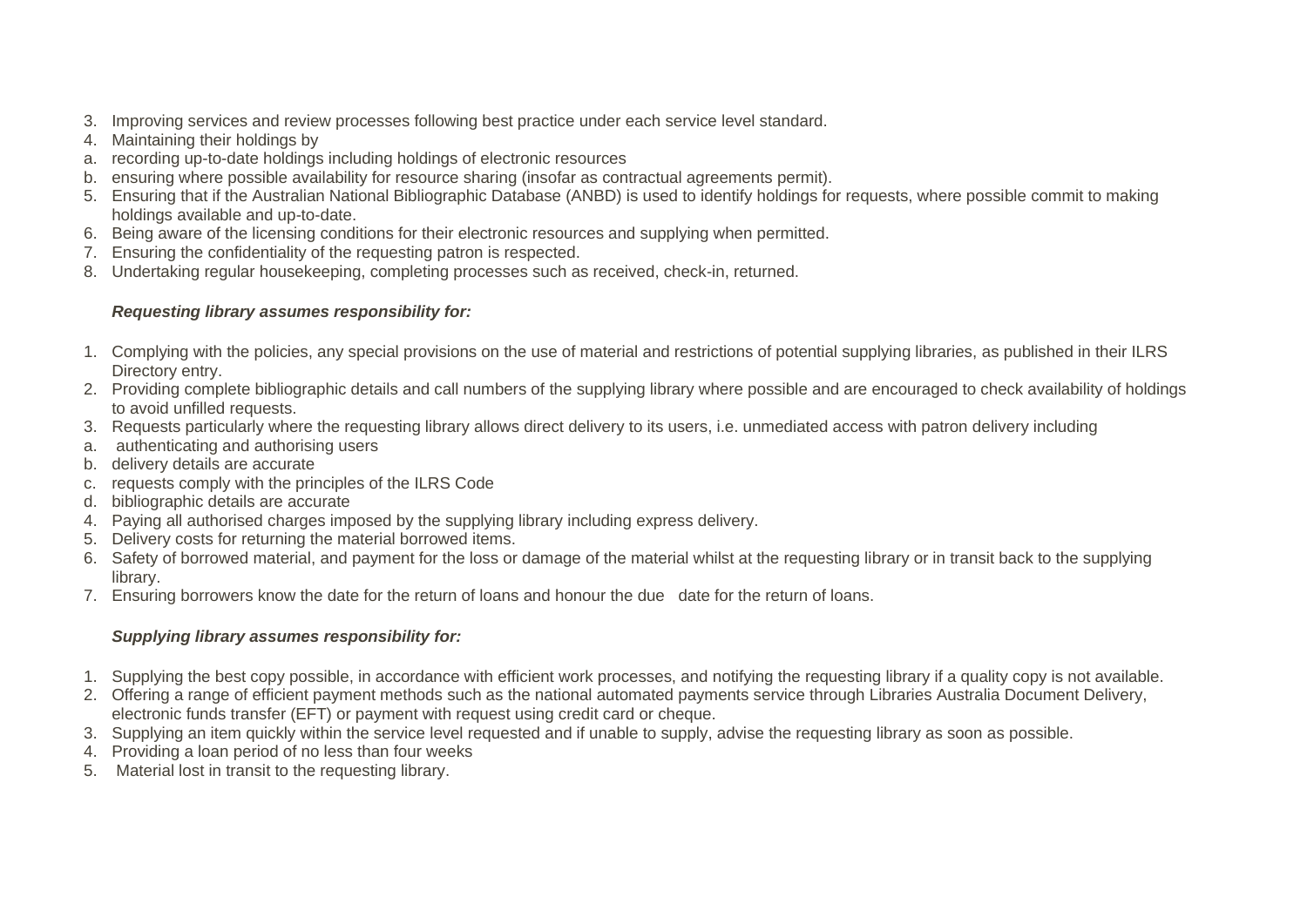6. Considering all requests for material regardless of format, however the decision to supply materials is at the discretion of the supplying library and subject to any licensing conditions that may apply.4

## **Definitions**

| <b>Supplier turnaround time</b> | The time between when a supplying library receives a request to when the supplying library<br>dispatches the item or indicates it cannot supply the item.                                                                                                                                                                             |  |  |
|---------------------------------|---------------------------------------------------------------------------------------------------------------------------------------------------------------------------------------------------------------------------------------------------------------------------------------------------------------------------------------|--|--|
| Library[1]                      | (a) a library all or part of whose collection is accessible to members of the public directly or through<br>interlibrary loans; or<br>(b) a library whose principal purpose is to provide library services for members of a Parliament; or<br>(c) an archives all or part of whose collection is accessible to members of the public. |  |  |
| <b>Working day</b>              | 9.00am to 5.00pm Monday to Friday, excluding public holidays.                                                                                                                                                                                                                                                                         |  |  |
| <b>Recommended prices</b>       | All recommended prices are GST-inclusive.                                                                                                                                                                                                                                                                                             |  |  |
| <b>Default delivery modes</b>   | To be used when the requesting library has not specified a delivery method.                                                                                                                                                                                                                                                           |  |  |
| <b>Best copy possible</b>       | The copy is the highest possible quality for readability by the user, obtainable within efficient work<br>processes.                                                                                                                                                                                                                  |  |  |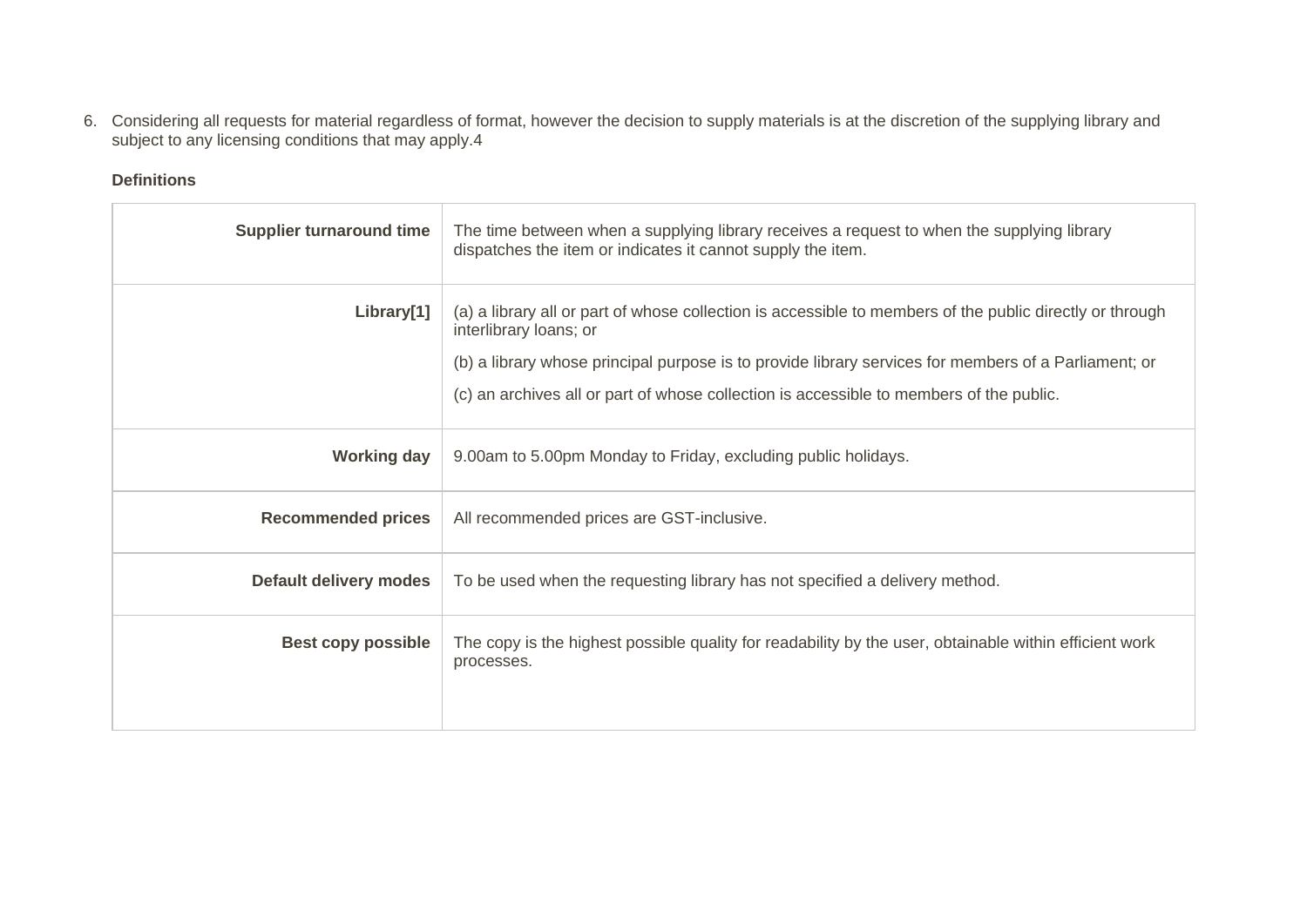[\[1\]](https://www.alia.org.au/node/744/revisions/39911/view#_ftnref1) Library definition from the Australian Copyright Act 1968, [http://www.austlii.edu.au/au/legis/cth/consol\\_act/ca1968133/s50.html](http://www.austlii.edu.au/au/legis/cth/consol_act/ca1968133/s50.html)

# **Service-level standards**

*For Information Only: These recommended prices have been established to provide participants with predictability of budget in regard to services provided by other participants of the Australian resource sharing network. Participants must independently determine the price for their service.*

| service<br>type | maximum supplier turnaround time                                                                                                                                                                             | recommended prices                                                    | default delivery modes                                                                                                                               |  |
|-----------------|--------------------------------------------------------------------------------------------------------------------------------------------------------------------------------------------------------------|-----------------------------------------------------------------------|------------------------------------------------------------------------------------------------------------------------------------------------------|--|
| <b>Express</b>  | 2 hours: The item or a negative response is sent<br>within two hours of receiving the request.<br>(Requesting libraries are encouraged to telephone or<br>email confirmation of electronic express requests) | \$16.50 plus \$33.00<br>levy, plus delivery<br>charges if applicable. | Copy: Electronic delivery<br>eg Ariel, other electronic<br>delivery, e-mail<br>attachment or web-<br>service.<br>Loan: Negotiated                    |  |
| <b>Rush</b>     | 24 hours: The item or a negative response is sent<br>within 24 hours of receiving the request.<br>(Requesting libraries are encouraged to telephone or<br>email confirmation of electronic express requests) | \$16.50 plus \$16.50<br>levy, plus delivery<br>charges if applicable. | Copy: Electronic delivery<br>eg Ariel, other electronic<br>delivery, e-mail<br>attachment or web-<br>service.<br>Loan: Express Post or<br>equivalent |  |
| Core            | 4 working days: Working days are measured in<br>whole days. Request received on Monday, item or a<br>negative response sent by close of business                                                             | \$16.50, plus delivery<br>charges if applicable.                      | Any method not attracting<br>an additional charge.                                                                                                   |  |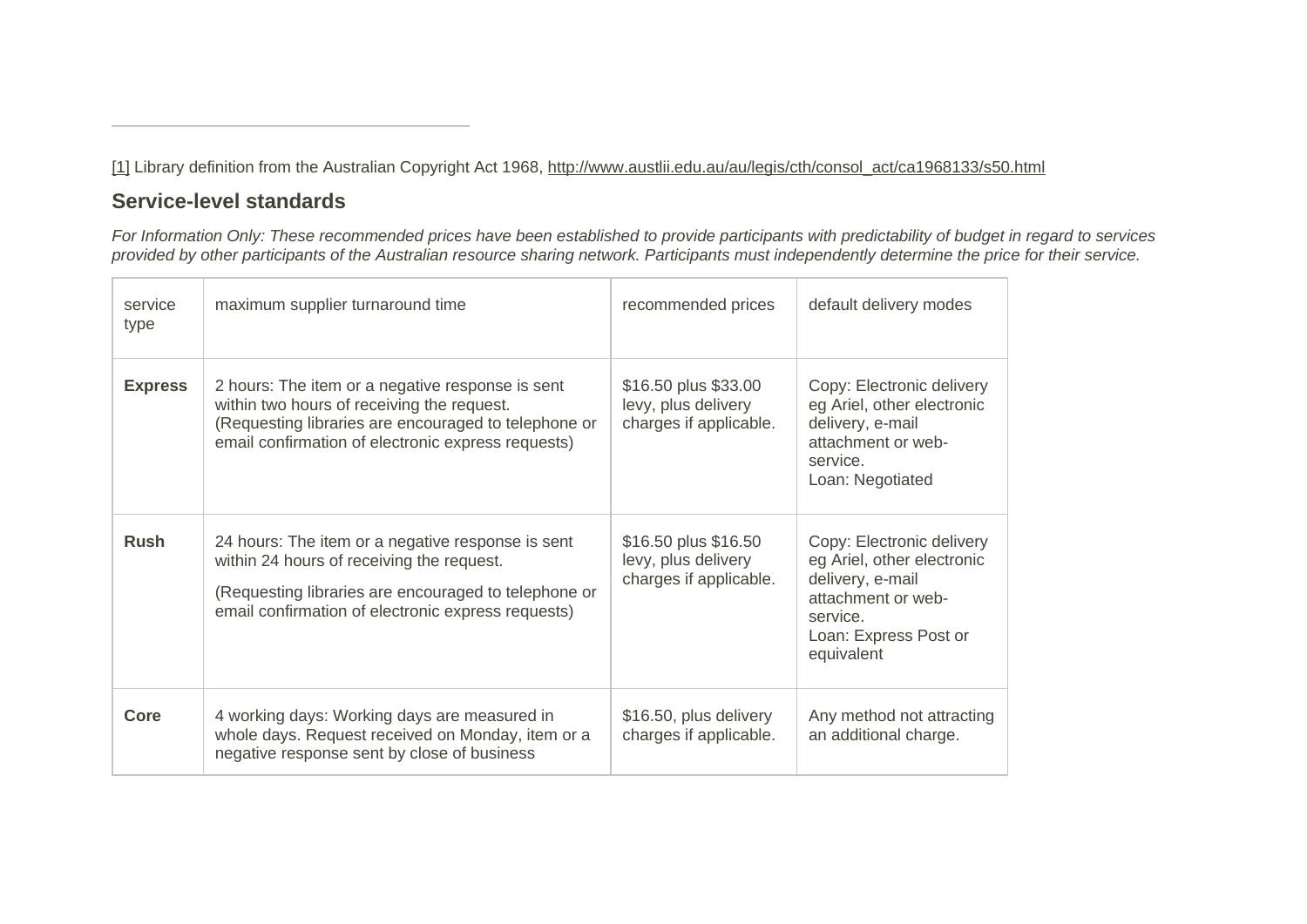|  | Thursday or, if the item is to be sent by mail,<br>dispatched in time for last collection on Thursday. |  |
|--|--------------------------------------------------------------------------------------------------------|--|
|  |                                                                                                        |  |

The supplier response time to an ILL request sent from an automated system before automatic expiry occurs is Core turnaround time plus one working day.

### **Recommended delivery prices**

Recommended prices for copies are for up to 50 pages in the original item in black and white reproduction. An additional charge of \$4.00 applies for each additional 50 pages copied. An additional charge of \$2.50\* applies for each colour page copied. Prices for special copying, for example, fragile material or music scores, or for loans of multi-volume sets may need to be negotiated.

| Fax                                                                                        | no charge  |
|--------------------------------------------------------------------------------------------|------------|
| Electronic delivery eg Ariel, other electronic delivery, e-mail attachment or web-service. | no charge  |
| Mail                                                                                       | no charge  |
| Express post or equivalent for copies                                                      | \$8.30     |
| Express post or equivalent for loans up to 3kg                                             |            |
| Express post or equivalent for loans over 3kg                                              | negotiated |

\* The recommended additional charge should not apply to colour copies delivered electronically.

Note: The code was reviewed in 2015 but no changes were required at that time. The next review will take place in 2019.